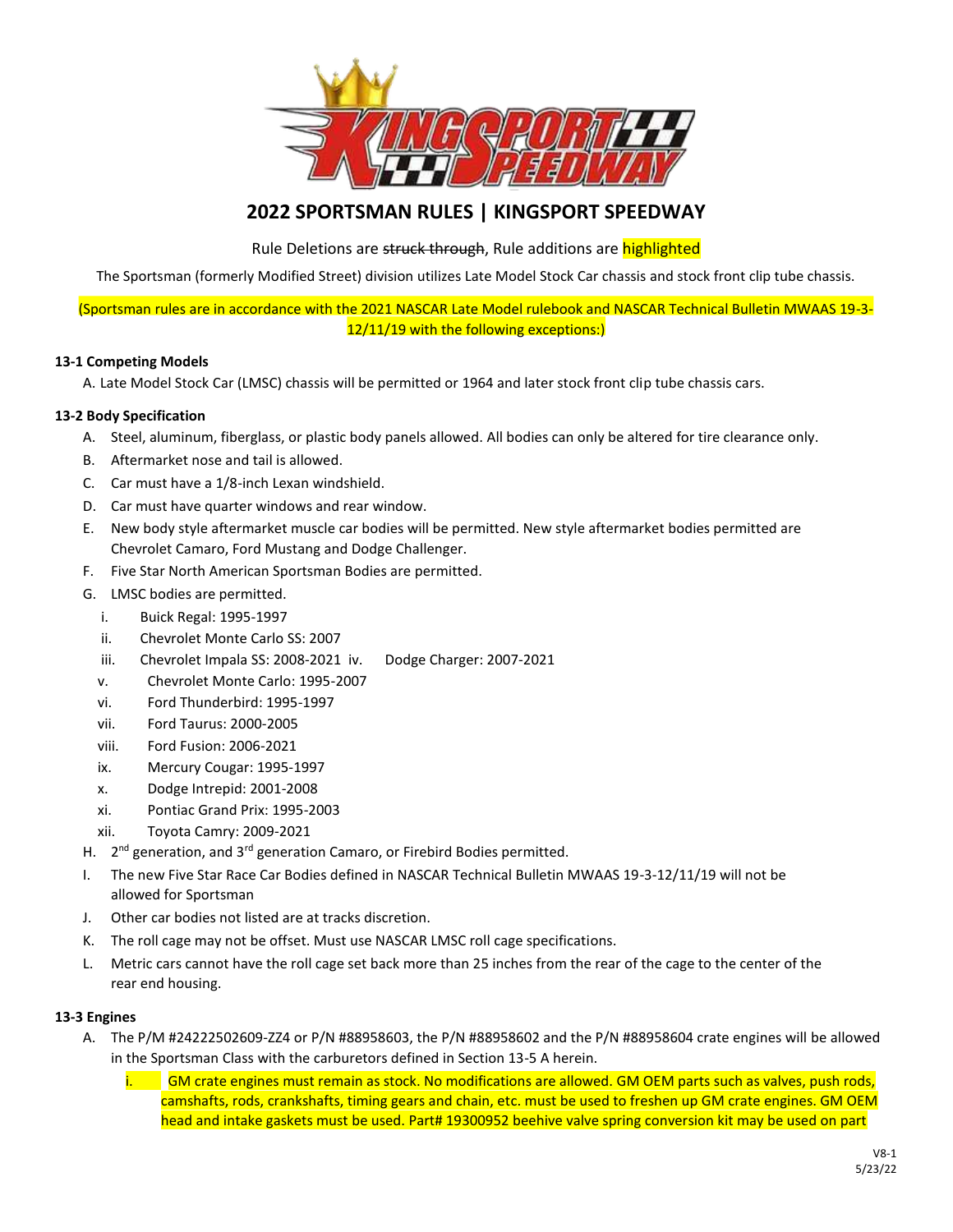#88958603 engines. <del>1.6 ratio rocker arms will be permitted on GM crate engines.</del> All rockers must be the same ratio, i.e., no mixing of ratios. Total Seal or Hastings brand stock type replacement piston rings may be used. ACL or Clevite brand stock type replacement cam, rod and main bearings may be used. Aftermarket oil pans and valve covers may be used. Mahle replacement piston part #224-3853 may be used. Aftermarket direct replacement valve stem seals may be used. Also valve spring shims may be used to equal seat pressure. Maximum amount of shims per spring will be .030. No lightening or balancing of any engine parts allowed. No overboring allowed, no turning of crankshaft journals. Engine must be reassembled as stock from factory.

- ii. GM Crate Engine P/N #88958602 must be as manufactured, with exception of valve Springs PAC 1210X Valve Springs allowed
- B. Built steel head engines will be allowed in the Sportsman Class in accordance with the specifications defined Section 13-10 herein with the carburetor defined in Section 13-5 A herein.
- C. "Paul Shull" engines allowed will be allowed in the Sportsman Class in accordance with the specifications defined Section 13-11 herein with box stock 500cfm Holly #4412 carburetor. (carburetor subject to change at tracks discretion)

## **13-4 Car Weight**

- A. All sportsman cars running the P/N #24502609-ZZ4 or P/N #88958603 or P/N #88958602 must weigh a minimum of 3050 lbs total and a minimum of 1375 lbs on the right side with the driver in the car. A 1 lb per lap allowance will be used for determining the weight after completion of race.
- B. All sportsman cars running the P/N #24502609-ZZ4 or P/N #88958603 must weigh a minimum of 3100 lbs total and a minimum of 1400 lbs on the right side with the driver in the car. A 1 lb per lap allowance will be used for determining the weight after completion of race.
- C. All Sportsman cars running the P/N #88958604 must weigh a minimum of 3150 lbs total and a minimum of 1425 lbs on the right side with the driver in the car. A 1 lb per lap allowance will be used for determining the weight after completion of race.
- D. All sportsman cars running a built steelhead motor must weigh a minimum of 3100 lbs total and a minimum of 1400 lbs on the right side with the driver in the car. A 1 lb per lap allowance will be used for determining the weight after completion of race.
- E. Hood openings All cars with hoods that have openings allowing fresh air enter the engine bay, or hot air escape the engine bay when closed must either:
	- a. Fix body/hood mounting to remove openings or
	- b. Tape perimeter of the hood to close openings
	- c. If neither of the above can be done must at 25lbs to total weight.

## **13-5 Carburetors**

- A. Holley four (4) barrel, model number 80507-1, 390 cfm will be used for the 224502609- ZZ4 or P/N #88958603 engine. No machine work allowed. Jets and power valve may be changed as long as the replacement parts are manufactured by Holley. A one piece solid aluminum carburetor spacer, one inch maximum thickness may be installed between the intake manifold and the carburetor. Spacer must be centered on the intake manifold and may be open or the four (4) hole type. No tapers bevels or any modifications permitted.
- B. Holley four (4) barrel, model number 80541-1 or -2, 650 cfm will be used for the P/N #88958602 engine. No machine work allowed. Jets and power valve may be changed as long as the replacement parts are manufactured by Holley. A one piece solid aluminum carburetor spacer, one inch maximum thickness may be installed between the intake manifold and the carburetor. Spacer must be centered on the intake manifold and may be open or the four (4) hole type. No tapers bevels or any modifications permitted.
- C. Holley two (2) barrel box stock model number 4412 500cfm carburetor Holley two (2) barrel, 450 cfm will be used for the P/N #88958604 engine. The 450 cfm carburetor consists of a 500 cfm, P/N 80583-1, main body and a 350 cfm, P/N 7748 or 80787-1, throttle plate. No machine work allowed. Jets and power valve may be changed as long as the replacement parts are manufactured by Holley. A one piece solid aluminum carburetor spacer, one inch maximum thickness may be installed between the intake manifold and the carburetor. Spacer must be centered on the intake manifold and may be open or the two (2) hole type. No tapers bevels or any modifications permitted.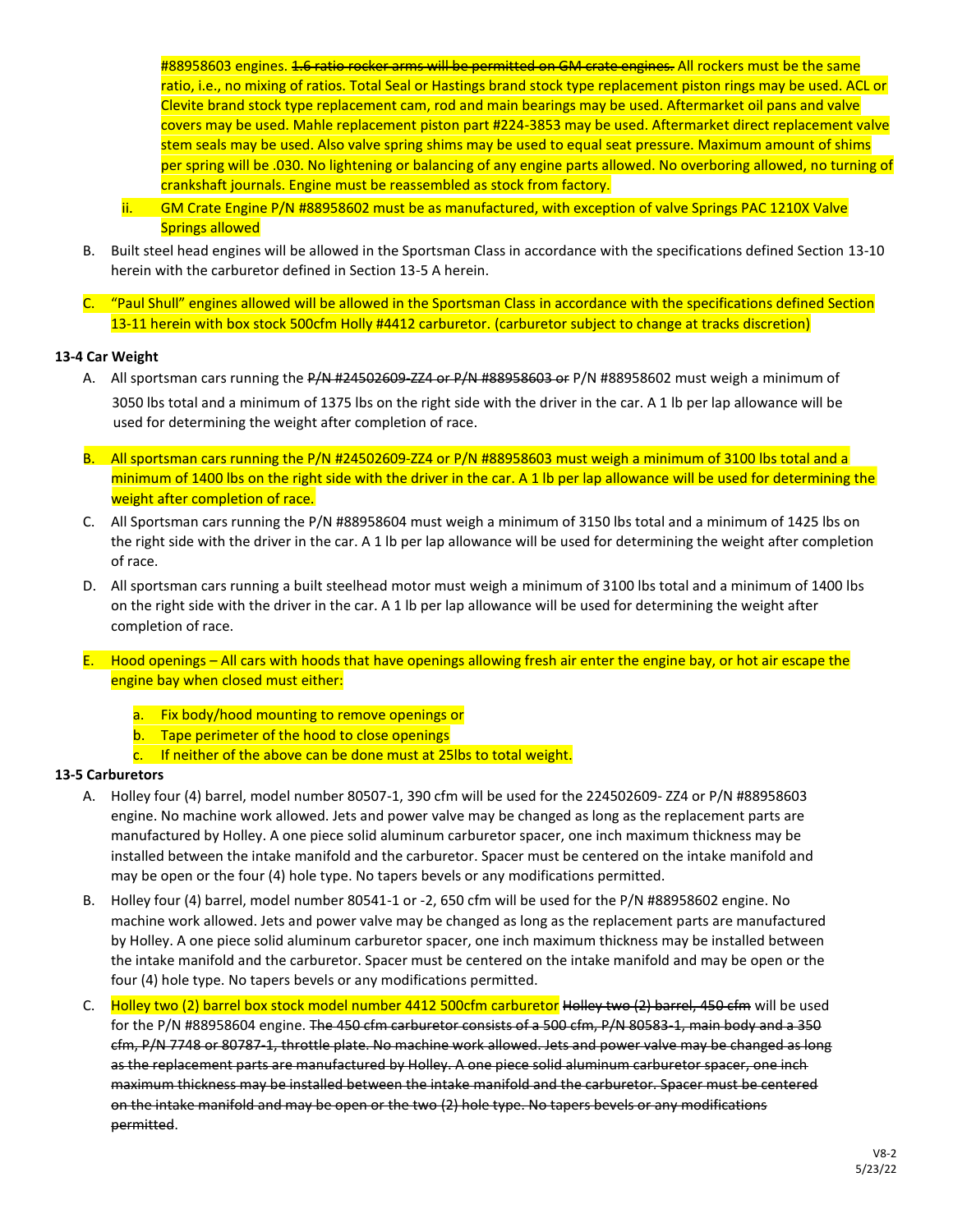D. Holley two (2) barrel box stock model number 4412 500cfm carburetor Holley two (2) barrel, model number 07448 or 80787-1, 350 cfm carburetor will be run on a built steel head motors. No machine work allowed. Jets, power valve and accelerator pump may be changed as long as the replacement parts are manufactured by Holley. A one piece solid aluminum carburetor spacer, minimum of 0.700 inch and a maximum of 0.750 inch in thickness must be installed between the intake manifold and the carburetor. Spacer must be centered on the intake manifold and must have the two (2) holes that match the base of the carburetor. No tapers bevels or any modifications permitted.

## **13-6 Tires (Tire rules subject to change based on tire manufacturer)**

- A. Hoosier F-XX (**Tire to be determined pending availability, will be announced ASAP**) is the approved tire for the LS division. Approved tires are those tires that comply with the requirements of this rule and are recommended by a tire manufacturer for use by Competitors in the Event.
- B. At the first Sportsman race of the season each competitor will be allowed to buy five (5) new tires to qualify and race that event. At the end of that event those five (5) tires and wheels will be stored at the track.
- C. After opening night Sportsman competitors will be allowed to buy two (2) new tires after every fourth race thereafter, which will be the buy weekends for all LS competitors. If you did not race the 1st race of the season and your 1st race is a buy weekend you can buy two (2) new tires and purchase two (2) scuffs from scuff pile/tire shed. If it is not a buy weekend you must purchase four (4) scuffs from scuff pile/tire shed. If you miss a race you must wait for the next buy weekend to buy tires. You must compete in three (4) races to be eligible to buy your next

two(2) tires. No turning of tires allowed. When new tires are purchased on the buy weeks, they must be run that race and will be required to be run on the left side only.

D. Any competitor planning to run the next race or a future race must leave the four (5) wheels and tires that they will use for that race at the track.

## **13-7 Coil Springs – Spring Mounts – Jacking Bolts – Sway Bar**

- A. Coil binding will not be permitted on any spring. All coils of the spring must be active. All downward chassis movement while the race car is in competition must be limited only by the normal increasing stiffness of the springs or the bottoming of the chassis against the race track, whichever occurs first. Any travel limiting device or procedure that in the judgement of Track Officials attempts to detract from or compromise the above will not be permitted. Any device(s) such as chains, cables, etc. that limit the travel of the suspension either up or down will not be permitted. When jacking the car, a minimum of two (2) inches of chassis movement is required before movement of the axle/tire assembly.
- B. Only coil spring suspension will be permitted. All coil springs must be constructed using round magnetic steel wire, wound in a clockwise direction. Ovate and flat wire will not be permitted. The coil spring wire diameter must be the same size from the top to the bottom of the springs. All of the coils in a spring must be active. The coil springs in all four (4) wheels must be active in any and all suspension movement.
- C. Sway bar maximum size is 1 ¼ inches. End size optional (Due to cost and availability max bar size allowed is 1  $\frac{1}{2}$ inches

## **13-8 Shock Absorbers**

- A. Pro Shock Part Numbers: (Part numbers subject to change based on availability from manufacturer) i. Front WB77 ii. Rear WB94, WB95, WB96, WB97
- B. They must remain as manufactured with part number visible and unaltered, with factory paint and will be subject to exchange. If an exchange of shocks is required by track officials, the shocks ran by the competitor must be in proper working order. If the shock is damaged or not working properly, the competitor must replace it with either a properly working used one or new one of the same number.
- C. Claim Rule \$130 per shock and claim must be presented in writing to Track Officials no more than 20 minutes after the checkered flag is displayed. Top 5 only can claim shocks. D. Steel bodied shocks only permitted.
- E. The use of rebuildable shocks will not be permitted. Bump stops, coil bind or any other device to accomplish similar results will not be permitted.
- F. Any non-rebuildable steel body shock is allowed subject to tech approval and subject to shock claim rule.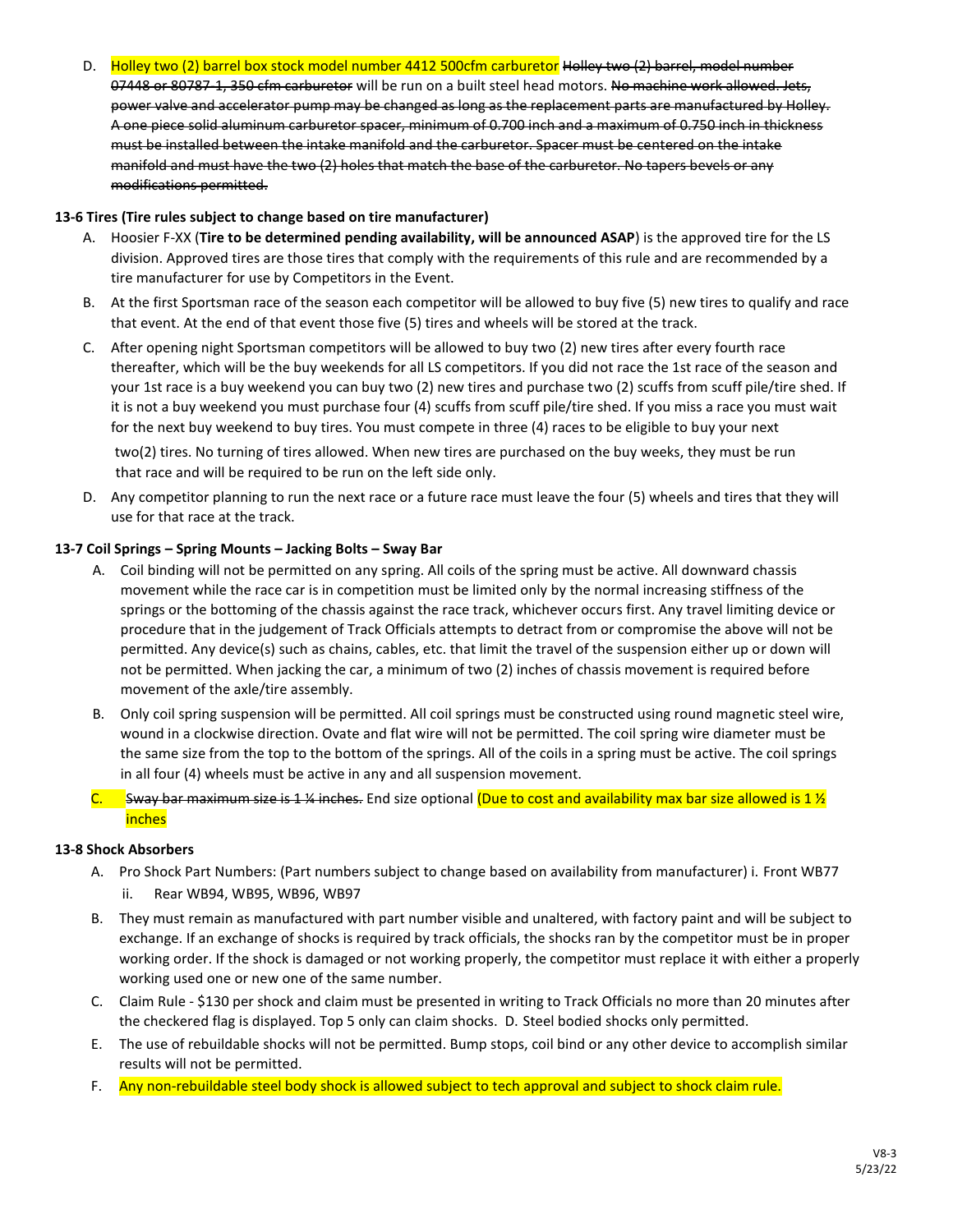## **13-9 Ground Clearance**

- A. The frame rail and sheet metal clearance must be a min. of four (4) inches. Ground clearance is subject to measurement at any time.
- B. The front air dam clearance must be a min. of four (4) inches.

## **13-10 DETAILED BUILT ENGINE REQUIREMENTS**

Built engines must conform the following detailed engine requirements. Changes from the approved standard production automobiles or components parts will not be permitted except as specified in the following rules for engine preparation.

## **13-10-1 Engine Location**

i. General Motors open/built engines must be located so the center of the forward most spark plug hole on the right side of the engine block is in line with or a maximum of 1 inch forward of the right front upper ball joint.

## **13-10-2. Engine Ground Clearance**

i. The engine ground clearance will be measured (with the driver) from center of the crankshaft accessory drive bolt. A minimum of 12 inches and maximum of 13 inches from center of crankshaft accessory drive bolt to ground must be maintained at all times.

## **13-10-3 Engine Mounts**

All engine mounts must be acceptable to Track Officials and meet the following minimum requirements:

- i. All engine mounts must be reinforced steel or aluminum.
- ii. All engine mounts must be securely bolted.
- iii. Adjustable engine mounts will not be permitted.

## **13-10-4 Engine Displacement**

The formula for determining cubic inch displacement is as follows; Bore x Bore x Stroke x 0.7854 equals cubic inch displacement of each cylinder. The cubic inch displacement of each cylinder added together will determine the total cubic inch displacement of the engine.

**i.** The cubic inch displacement will be as follows:

CUBIC INCH MAXIMUM

## MANUFACTURER DISPLACEMENT OVERBORE

General Motors 350 CID 0.060 inch

**ii.** The manufacturer's stock bore and stroke nominal dimensions for the approved engines are listed as follows:

MANUFACTURER BORE STROKE

General Motors 4 inches 3.480 inches

**iii.** Unless otherwise permitted by Track Officials, a maximum cooling down time of two (2) hours from the official completion of the Race will be permitted prior to measuring the total cubic inch displacement.

## **13-10-5 Engine Blocks**

All engine blocks must be acceptable to Track Officials and meet the following minimum requirements. Track Officials may use an engine block provided by the respective manufacturer as a guide in determining whether a Competitor's engine block conforms to the specifications of the Rule Book.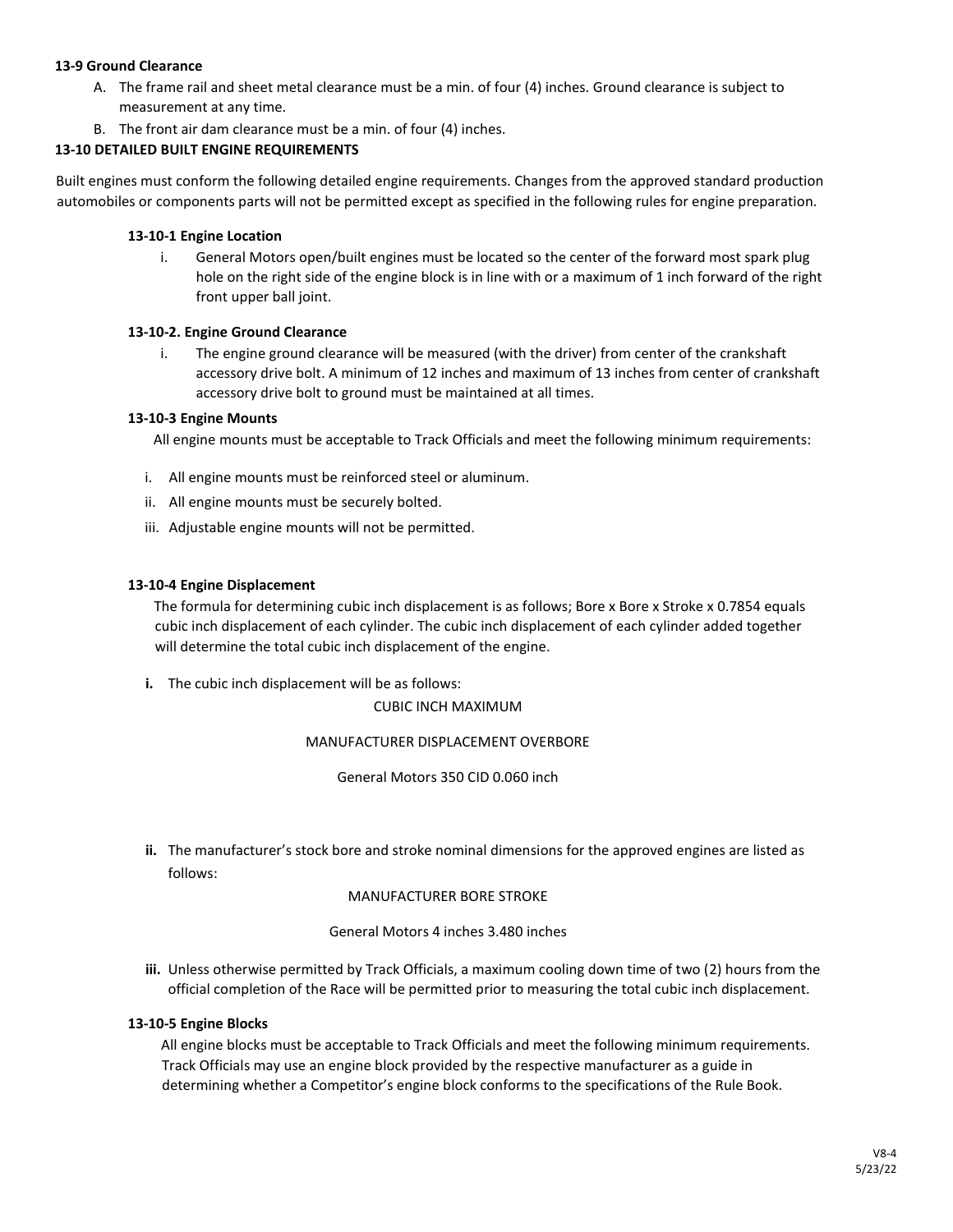## **13-10-5-1 Eligibility**

- i. Engine block must be a product of the manufacturer of the make of the approved engine being used for competition.
- ii. Aftermarket engine blocks will not be permitted.
- iii. The engine block must retain the standard external dimensions with the exception of the maximum allowable overbore and the surfacing of the engine block deck. Angle cutting of the engine block deck will not be permitted. Removal of material from the engine block with the intent of weight reduction will not be permitted.
- iv. Only cast iron engine blocks will be permitted. Aluminum or compacted graphite engine blocks will not be permitted.
- v. The engine block deck height, measured from the center of the crankshaft main bearing journal to the top of the engine block where the cylinder heads bolt on, must be as follows: MANUFACTURER BLOCK DECK HEIGHT General Motors 9.000 inches (minimum 8.980 inches)
- vi. Any engine block deck height below the minimum tolerance may be assessed a weight penalty of five (5) pounds for every 0.010 inch up to 0.050 inch below the minimum tolerance. Any engine block deck height more than below 0.050 inch minimum tolerance may be assessed a weight penalty of 50 pounds.

## **13-10-5-2 Internal Changes**

i. Internal polishing of the engine block will not be permitted. Deburring of casting flash from the engine block will be permitted.

## **13-10-5-3. Piston/Rods**

i. All pistons must be configured with two (2) separate compression piston ring grooves located near the top of the piston and one (1) oil ring groove located below the compression ring grooves. A piston compression ring must be uses in each compression ring groove and one (1) oil ring groove assembly must be used in the oil ring groove. ii. Any flat top three (3) ring round aluminum piston with three (3) rings will be permitted. Minimum compression ring nominal width is 0.043 inch and the minimum oil ring nominal width is 3mm (0.118inch). Valve reliefs for valve clearance only may be cut into the pistons.. The piston must not protrude above the top of the engine block surface. The use of coatings on the piston will not be permitted.

- iii. Only magnetic steel piston pins maintaining a minimum diameter of 0.927 inch will be permitted.
- iv. Piston pin holes must be in a fixed location in the piston and connecting rods.
- v. Only two-piece insert style rod bearings will be permitted. Roller bearings will not be permitted.
- vi. Only solid magnetic steel connecting rods will be permitted. Hollow beam connecting rods will not be permitted. All rods must maintain the minimum/maximum rod lengths listed below:

## MANUFACTURER MINIMUM MAXIMUM

General Motors 5.700 inches 6.250 inches vii.

Titanium and stainless steel connecting rods will not be permitted.

viii. Connecting rods must be machined to normal machining schedule utilized for standard production parts. Piston guided rods will not be permitted. Spacers or shims will not be permitted between the piston boss and the connecting rod. The maximum side clearance between the connecting rods will be 0.035 inch.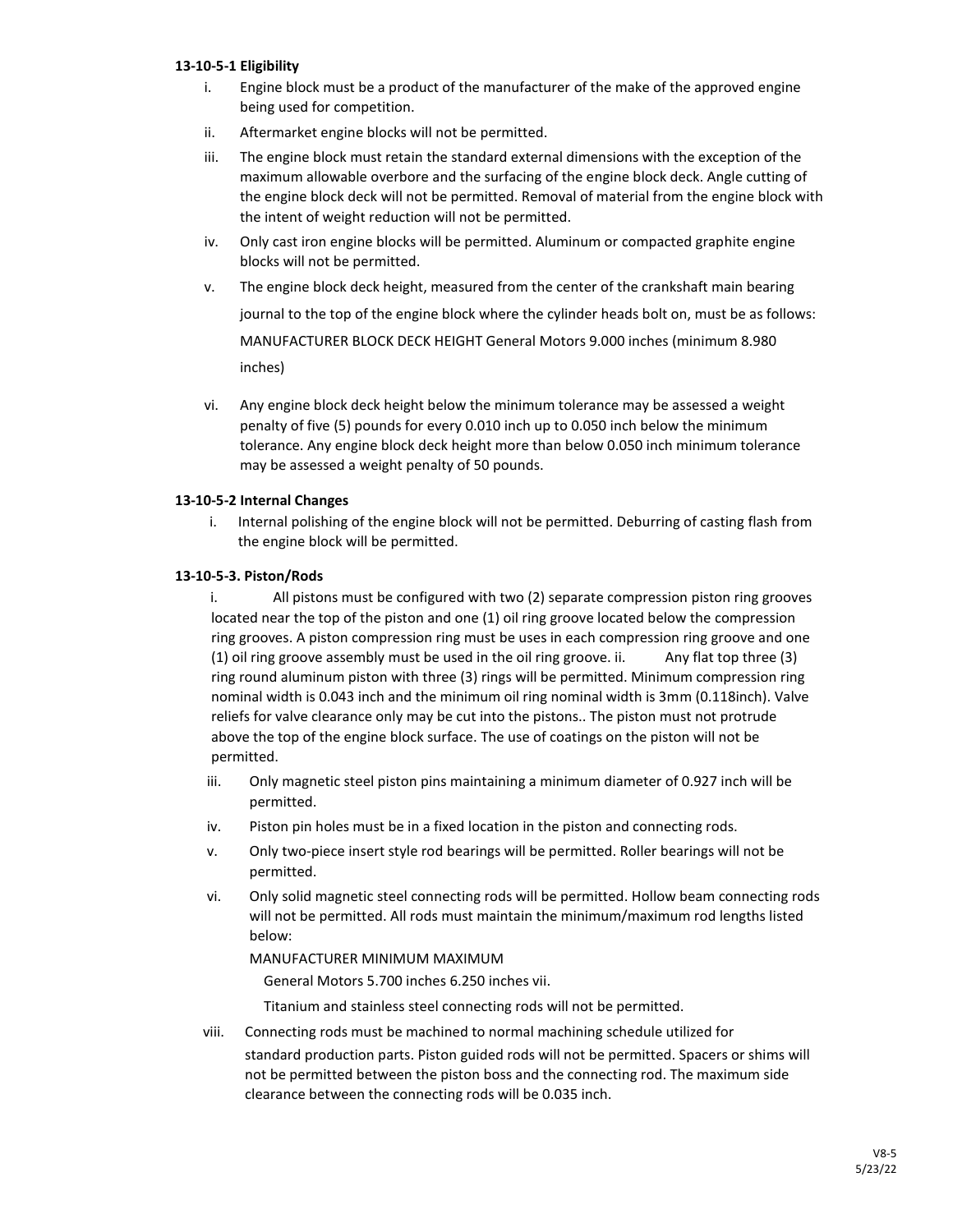#### **13-10-5-4. Oil Pans/ Oil Coolers**

The oil pan and oil coolers must be acceptable to Track Officials and meet the following requirements:

- i. Oil pans must be made of magnetic steel.
- ii. The oil pan must be a wet sump type and manufactured using a standard production type pan with only a sump reservoir added to the bottom. All bolt holes and bolt hole flanges must be visible. Kick-outs will not be permitted between the bolt on flange and the top of the added sump. Spacers, other than sealing gaskets, will not be permitted between the oil pan side rails and the engine block surface.
- iii. Engine oil coolers may be either an oil to air or an oil to water heat exchanger mounted forward of the engine firewall. Air ducts will not be permitted. All oil coolers and the installation must be acceptable to Track Officials.

#### **13-10-6 Cylinder Heads**

A. All cylinder heads must be approved and all modifications must be presented to Track Officials before any proposed modification will be eligible for approval. Approved manufacturers' identification and part numbers must remain unaltered on the cylinder head being used in competition. The following heads are approved for competition:

MANUFACTURER PART NUMBER CASTING NUMBER

General Motors 10134392 14011034

(Current design) 12480034 12480034

World Products Sportsman II SBC 011150 1-037

(Current design with mfg. date stamped on head)

- B. The approved cylinder heads above must conform to all of the requirements of Section 13-10-6 through Section 13-10-6-3 herein.
- C. Track Officials may use a cylinder head provided by the respective manufacturer as a guide in determining whether a Competitor's cylinder head conforms to the specifications of the Rule Book
- D. Heating pads, blankets or any other heating devices will not be permitted for warming the heads.

## **13-10-6-1 Eligibility**

- i. To be eligible, the cylinder must be acceptable to Track Officials and meet the following requirements:
- ii. Cylinder heads must be stock cast iron production only and approved by NASCAR, and are limited to two (2) valves per cylinder. iii. The valve angle must remain as approved by NASCAR and be acceptable to Track Officials.

The following are the acceptable valve angles permitted:

MANUFACTURER VALVE ANGLE

General Motors 23 Degree

#### World Products Sportsman II SBC 23 Degree

iv. All valves must be identical in appearance and construction as an OEM valve. Titanium or exotic material valves will not be permitted. Air directional devices will not be permitted on any of the valve surfaces. The valve stems must have a minimum diameter of 11/32 inch. The valve stem diameter may be undercut to a minimum diameter of 0.302 inch in the area of the valve stem from the head of the valve to the bottom of the valve guide. Hollow valve stems will not be permitted. The maximum valve sizes as measured across the face of the valve are as follows:

General Motors Intake – 2.020 inch Exhaust – 1.625 inch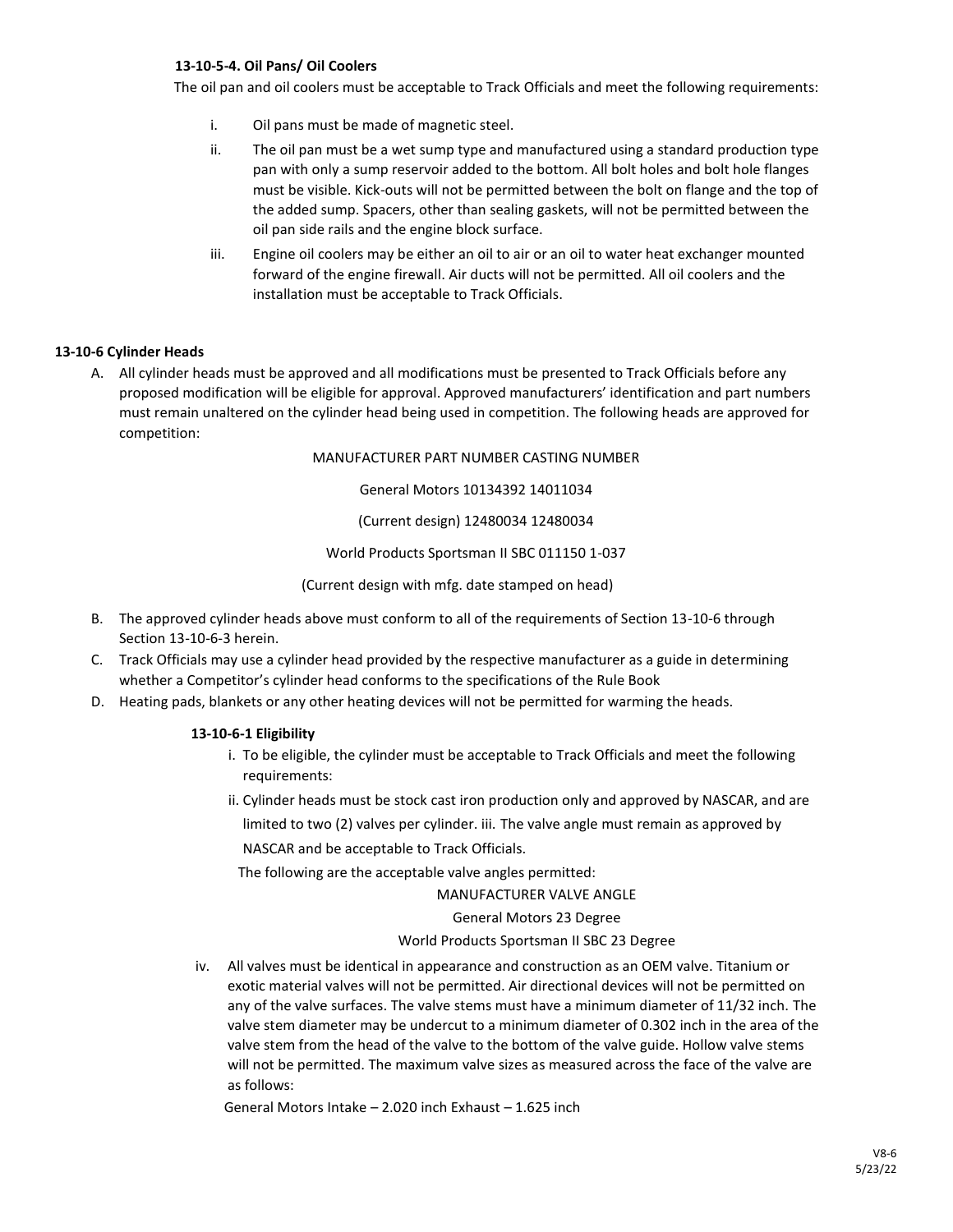- v. A maximum of three (3) valve angles plus the bowl cut will be permitted. When cutting the valve seat angles, stone or grinding marks will not be permitted above the bottom of the valve guide. All cutting in reference to the valve job and bowl area must be centered off the centerline of the valve guide. Radius cuts will not be permitted. Upon completion of the valve job, the bowl area above the valve seat must be the same configuration as far as shape and finish as it was from the manufacturer. Surfaces and/or edges where the cutter or stone has touched must not be polished. Hand grinding or polishing will not be permitted on any part of the head. When replacement valve guide bushings are installed the valve guide boss must retain the same shape and configuration as it was from the manufacturer.
- vi. Titanium valve springs will not be permitted. Only magnetic steel valve springs will be permitted.
- vii. Port matching or flow work will not be permitted.
- viii. Angle cutting of the cylinder head to the engine block mating surface will not be permitted. ix. The cylinder head stud or bolt holes must not be offset or drilled off-center for the purpose of moving the cylinder head in any direction.
- x. "O" rings will not be permitted for sealing the cylinder head to the engine block.

## **13-10-6-2. External Changes**

- **i.** External modifications will not be permitted.
- **ii.** All cylinder heads are limited to a minimum of 62 cc combustion chamber for each cylinder. The combustion chamber may be machined cut, on the walls beside the valve only, to equalize chamber cc. Any other machining or grinding will not be permitted. Removal of material from the cylinder head, with the intent of weight reduction, will not be permitted.

## **13-10-6-3. Internal Changes**

i. Internal polishing, porting and/or any other internal modifications will not be permitted. **13-**

## **10-7. Crankshaft/Harmonic Balancer**

## **13-10-7-1 Crankshaft**

- i. Only standard magnetic steel or cast iron production design crankshafts will be permitted. If aftermarket crankshafts are used, they must be designed and manufactured the same as OEM crankshaft for the approved standard production engine. Stroke must be increased or decreased. Balancing will be permitted. A solid material must be used to balance the crankshaft. ii. Only two-piece insert style crankshaft bearings will be permitted. Roller bearings will not be permitted.
- iii. Counterweights must be the same shape, may be polished, but they must not be knifeedged, undercut, or drilled to lighten the crankshaft. The rod bearing journals may be drilled. The main bearing journals must not be drilled.

When weighing crankshafts, the minimum weights listed below shall include the timing chain sprocket. The following dimensions are the minimum specification for all crankshafts:

MANUFACTURER Main Journal Rod Journal Weight

General Motors 2.450 minus 0.030 2.100 minus 0.030 50 Pounds

## **13-10-7-2 Harmonic Balancer**

i. Harmonic balancers must be used and must be used as manufactured and be acceptable to Track Officials. Only standard OEM magnetic steel elastomer type harmonic balancers will be permitted. The use of : O" rings or other devised that deviate from the standard OEM elastomer rubber insert will not be permitted. Outer covers, lops, etc. to prevent the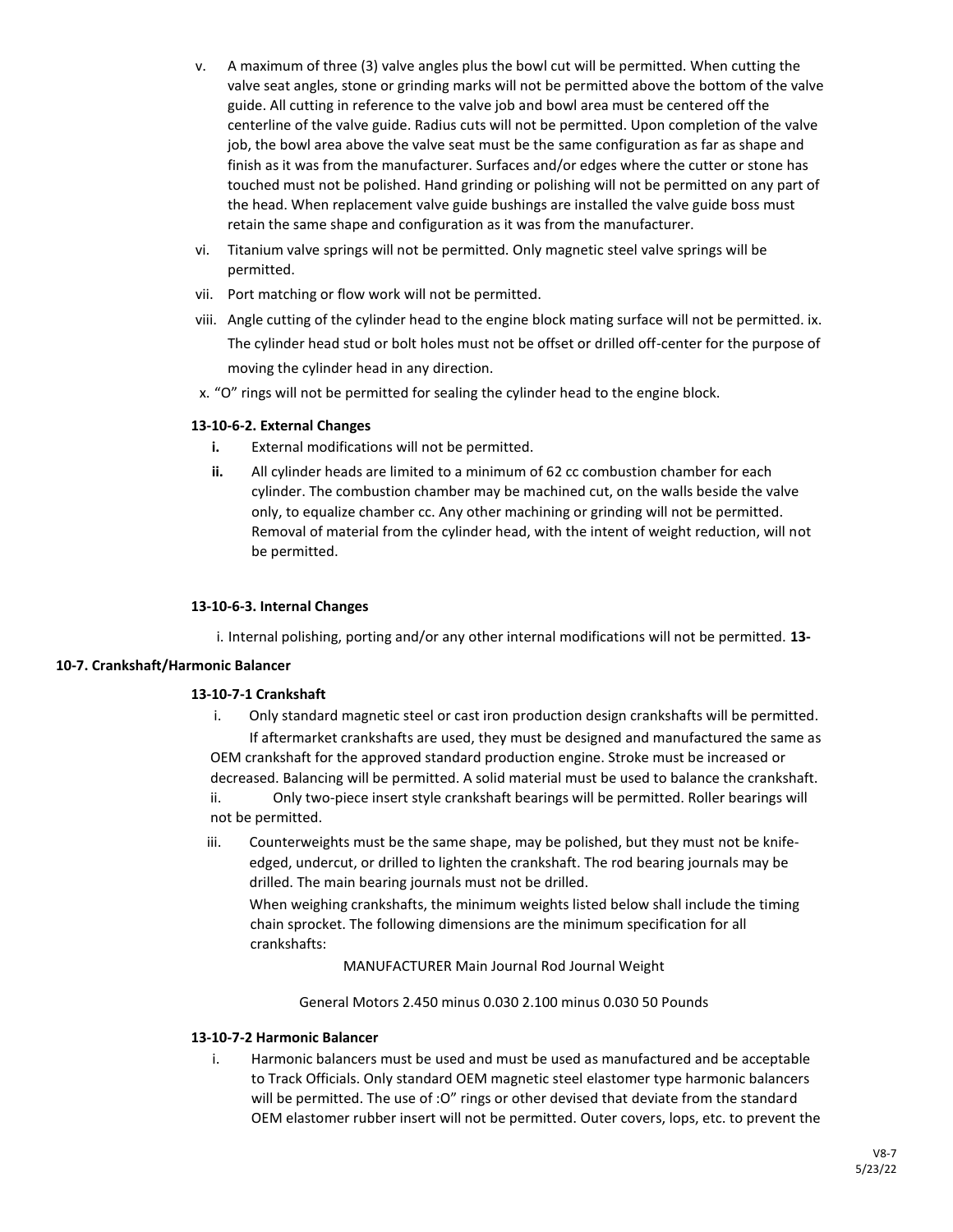separation of the outer ring will be permitted provided they do not deviate from the standard OEM elastomer rubber insert.

ii. Electronic switching devices or sensors will be permitted on the harmonic balancer, crankshaft or flywheel.

## **13-10-8. Camshaft/Valve Lifters/Rocker Arms 13-10-8-1. Camshaft**

- i. Only magnetic steel camshafts will be permitted. The camshaft bearing journal size must be the same as the standard production design for the NASCAR approved engine being used.
- ii. Only standard production timing chains will be permitted. Belt drive and gear drive systems will not be permitted. Camshaft timing must be fixed, Variable timing devices will not be permitted.
- iii. Only standard production sleeve type cam bearings will be permitted and must be the standard inside diameter for the NASCAR approved engine being used. The cam bearing bores in the block may be machined a maximum of 0.030 inch oversize from standard bore. Needle or roller bearings will not be permitted.
- iv. Camshafts must be driven in the same direction of rotation as the NASCAR approved production engine being used. The camshaft must maintain the same firing order as the NASAR approved production engine. The approved firing orders using approved cylinder identification are as follows:

General Motors 1-8-4-3-6-5-7-2

v. The manufacturer's cylinder identification sequence is as follows: General Motors

| (Front)        |  |
|----------------|--|
| 1 <sub>2</sub> |  |
| 34             |  |
| 5 6            |  |
| 78             |  |
|                |  |

vi. The front engine cover material must be acceptable to Track Officials.

## **13-10-8-2. Valve Lifters**

- i. Only solid magnetic steel or magnetic steel hydraulic valve lifters will be permitted. Roller tappet, ceramic valve lifters, mushroom valve lifters and any type of mechanical assistance exerting a force to assist in closing the valve and/or rush roc, commonly referred to as rev-kits will not be permitted.
- ii. Only flat tappet straight barrel lifters will be permitted. Lifters must be the same diameter and length as the original equipment for the approved standard production engine.
- iii. Only magnetic steel one-piece, pressed together valve push rods, without any moving parts, will be permitted.
- iv. the standard production push rod guide plates will be the only guide plates permitted.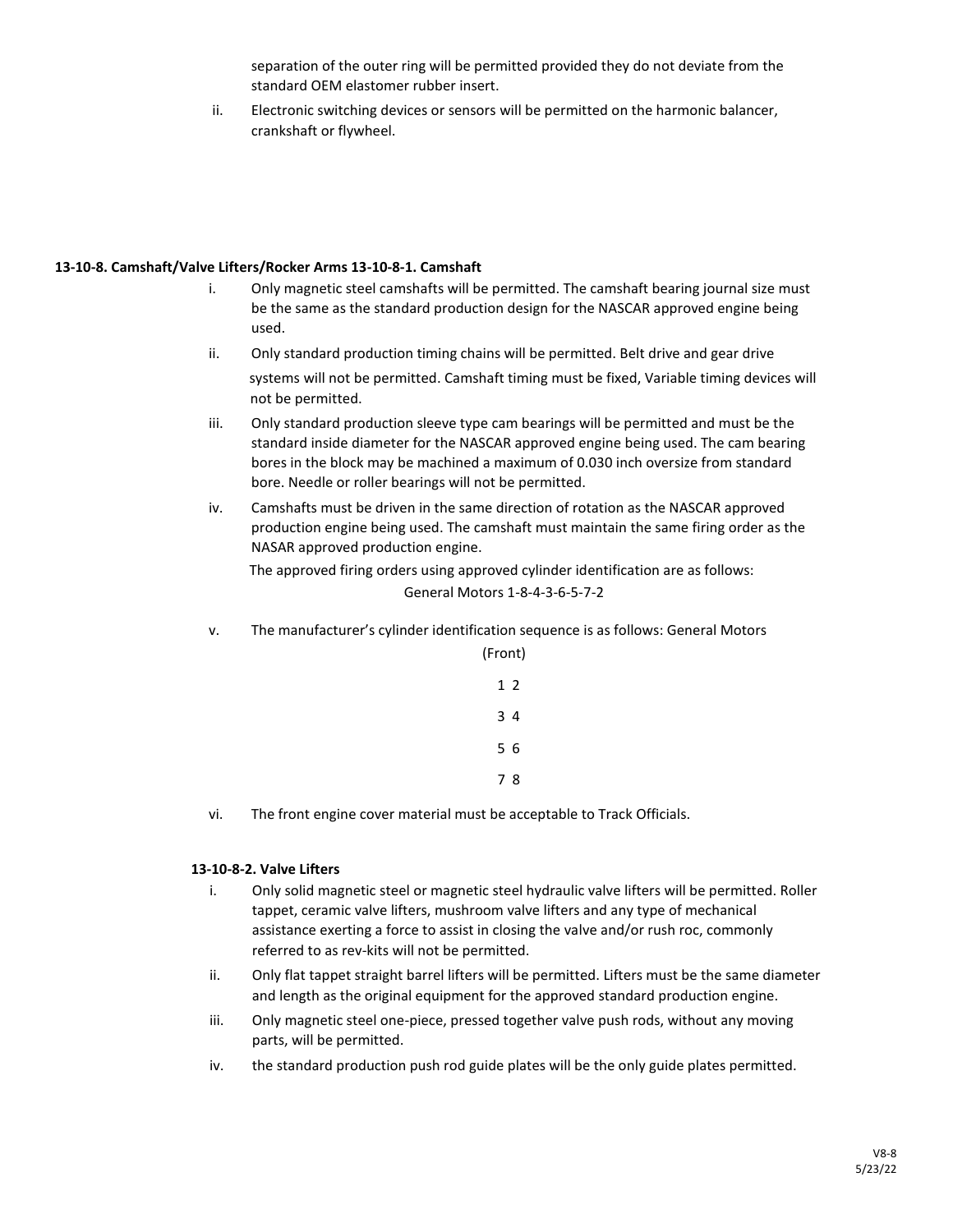## **13-10-8-3. Rocker Arms/Valve Covers**

- **i.** Only steel or aluminum rockers arms, one (1) per valve, that are acceptable to Track Officials.
- **ii.** Roller rocker arms will be permitted. Rocker arms for all cars must be an independent single stud type. Dual shaft rocker arms will not be permitted. Offset rocker arms will not be permitted. Stud girdles will be permitted. All aftermarket rocker arms assemblies must be acceptable to Track Officials.
- **iii.** Valve covers must be made of steel or aluminum. Magnesium and other exotic material will not be permitted.

## **13-10-9. Intake Manifolds**

- A. The intake manifold must be approved by NASCAR. The approved manufacturer's identification in the form of cast-in part numbers must remain unaltered on the intake manifold.
- B. Track Officials may use an intake manifold provided by the respective manufacturer as a guide in determining whether a Competitor's intake manifold conforms to the specifications of the rule Book.
- C. The eligible manifolds must remain as manufactured. Listed below are the only eligible intake manifolds for the Sportsman division competition:

## MANUFACTURER PART NUMBER General Motors Edelbrock – 2101

Edelbrock part numbers are current design Edelbrock Performer Series Intake Manifolds. Older design intake manifolds with the same part number will not be permitted.

- D. For all manufacturers approved intake manifolds, the front to rear center divider of the intake manifold may be machined to a minimum width of 1/8 inch at the top of the divider for clearance with the throttle bore holes in the adapter plate. The machining must be an angle cut from the minimum width on each side at the top of the divider and blended to the manufactured width on each side at a maximum blended depth of ½ inch down into the plenum area. This is the only machining that will be permitted to the intake manifold. The remainder of the intake manifold must remain as manufactured.
- E. The intake manifold material must be aluminum. Magnesium or other exotic materials will not be permitted.
- F. Port matching or flow work will not be permitted.
- G. Only one (1) standard flat gasket, a maximum compressed thickness of 0.075 inch, may be used between the cylinder head and the intake manifold.
- H. Intake manifolds must not be painted or coated.

## **13-10 Detailed Built Engine Requirements**

- A. General Motors open/built engines must be located so the center of the forward most spark plug hole on the right side of the engine block is in line with or a maximum of one (1) forward of the right front upper ball joint.
- B. The engine ground clearance will be measured (with the driver) from center of the crankshaft accessory drive bolt. A minimum of 12 inches and maximum of 13 inches from center of crankshaft accessory drive bolt to ground must be maintained at all times.
- C. All engine mounts must be acceptable to Track Officials and meet the following minimum requirements:
	- i. All engine mounts must be reinforced steel or aluminum.
	- ii. All engine mounts must be securely bolted.
	- iii. Adjustable engine mounts will not be permitted.
- D. Max overbore 0.060 inch
- E. The manufacturer's stock bore and stroke nominal dimensions for the approved engines are listed as follows: General Motors 4 inches 3.480 inches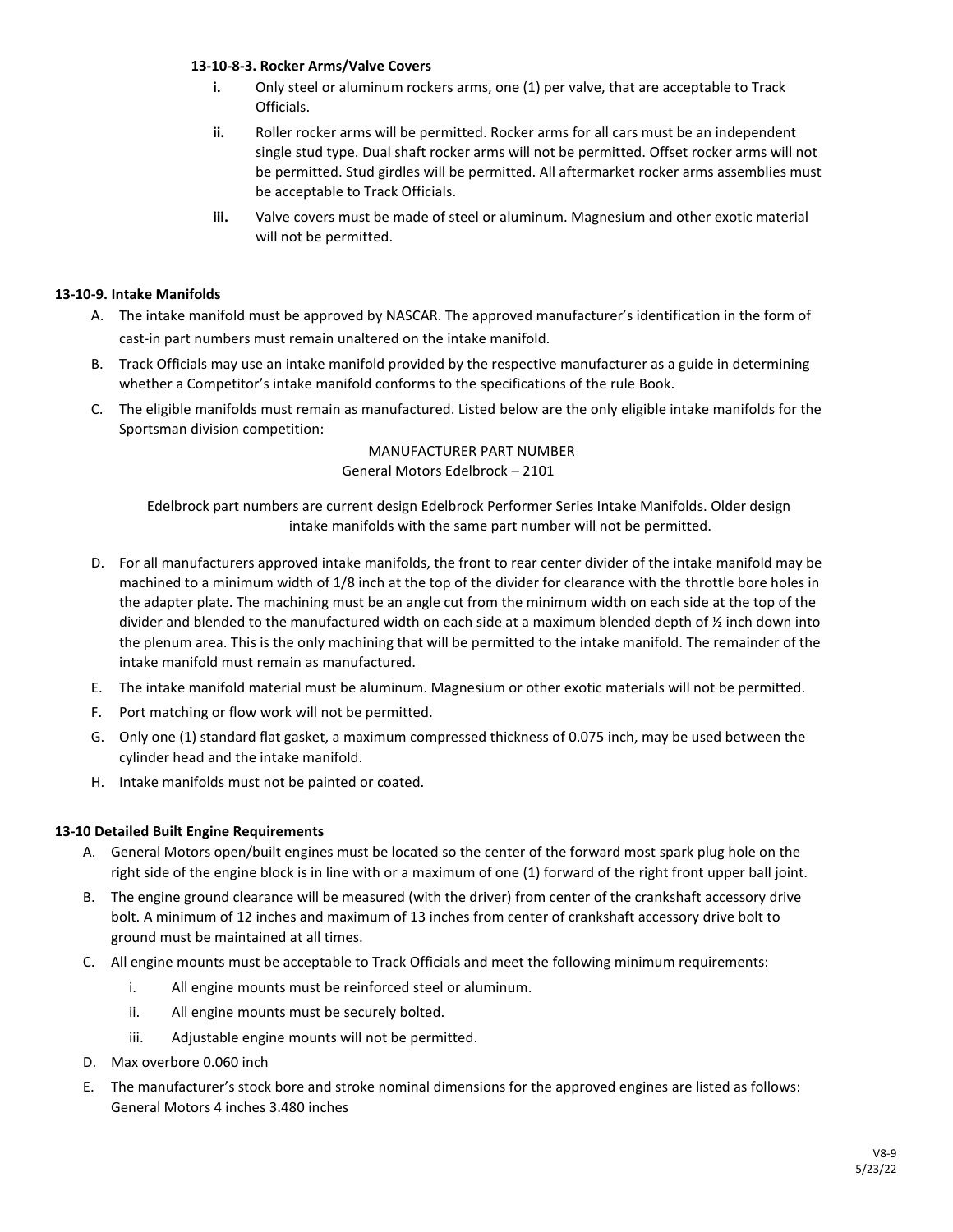- F. The formula for determining cubic inch displacement is as follows; Bore x Bore x Stroke x 0.7854 equals cubic inch displacement of each cylinder. The cubic inch displacement of each cylinder added together will determine the total cubic inch displacement of the engine.
- G. Unless otherwise permitted by Track Officials, a maximum cooling down time of two (2) hours from the official completion of the Race will be permitted prior to measuring the total cubic inch displacement.
- H. All engine blocks must be acceptable to Track Officials and meet the following minimum requirements. Track Officials may use an engine block provided by the respective manufacturer as a guide in determining whether a Competitor's engine block conforms to the specifications of the Rule Book
- I. Engine block must be a product of the manufacturer of the make of the approved engine being used for competition.
- J. Aftermarket engine blocks will not be permitted.
- K. The engine block must retain the standard external dimensions with the exception of the maximum allowable overbore and the surfacing of the engine block deck. Angle cutting of the engine block deck will not be permitted. Removal of material from the engine block with the intent of weight reduction will not be permitted.
- L. Only cast iron engine blocks will be permitted. Aluminum or compacted graphite engine blocks will not be permitted.
- M. The engine block deck height, measured from the center of the crankshaft main bearing journal to the top of the engine block where the cylinder heads bolt on, must be as follows: General Motors 9.000 inches (minimum 8.980 inches)
- N. Any engine block deck height below the minimum tolerance may be assessed a weight penalty of five (5) pounds for every 0.010 inch up to o.o5o inch below the minimum tolerance. Any engine block deck height more than below

0.050 inch minimum tolerance may be assessed a weight penalty of 50 pounds.

O. Internal polishing of the engine block will not be permitted. Deburring of casting flash from the engine block will be permitted.

## **13-11 "Paul Shull" Engine**

"Paul Shull" Built engines must conform the following detailed engine requirements. Changes from the approved standard production automobiles or components parts will not be permitted except as specified in the following rules for engine preparation.

## **13-11-1 Detailed Engine Details**

- i. Any 5.7 steel rod is permitted
- ii. Stock type piston 2 (two) or 4 (four) eyebrow
- iii. 50lb. crank minimum. Lightening, cuttings, polishing and/or edging is not permitted
- iv. Stock stroke only
- v. Roller rocker arms are allowed, all must be same ratio
- vi. Steel straight plug head only. Aftermarket, Dart, World Product, etc. will not be permitted
- vii. Double hump vortex allowed
- viii. 62 c.c. combustion chamber
- ix. 1.94 intake, 1.500 exhaust valves, Aftermarket allowed must be same shape as factory and single cut only.
- x. Modifying and angle cutting of the head will not be permitted
- xi. Guide plates and screw in studs are permitted
- xii. Single valve spring, with flat damper inside permitted. Must be stock diameter.
- xiii. Zero (0) deck height, piston must not protrude from cylinder bore
- xiv. Max overboard allowed .060
- xv. OEM steel elastomer type harmonic balancer is permitted

## **13-11-2 Camshaft and Valve Lifter**

- i. Only magnetic steel, stock flat tappet type camshaft is permitted.
- ii. The use of roller cams is not permitted
- iii. Lifters must be standard production hydraulic size and steel.